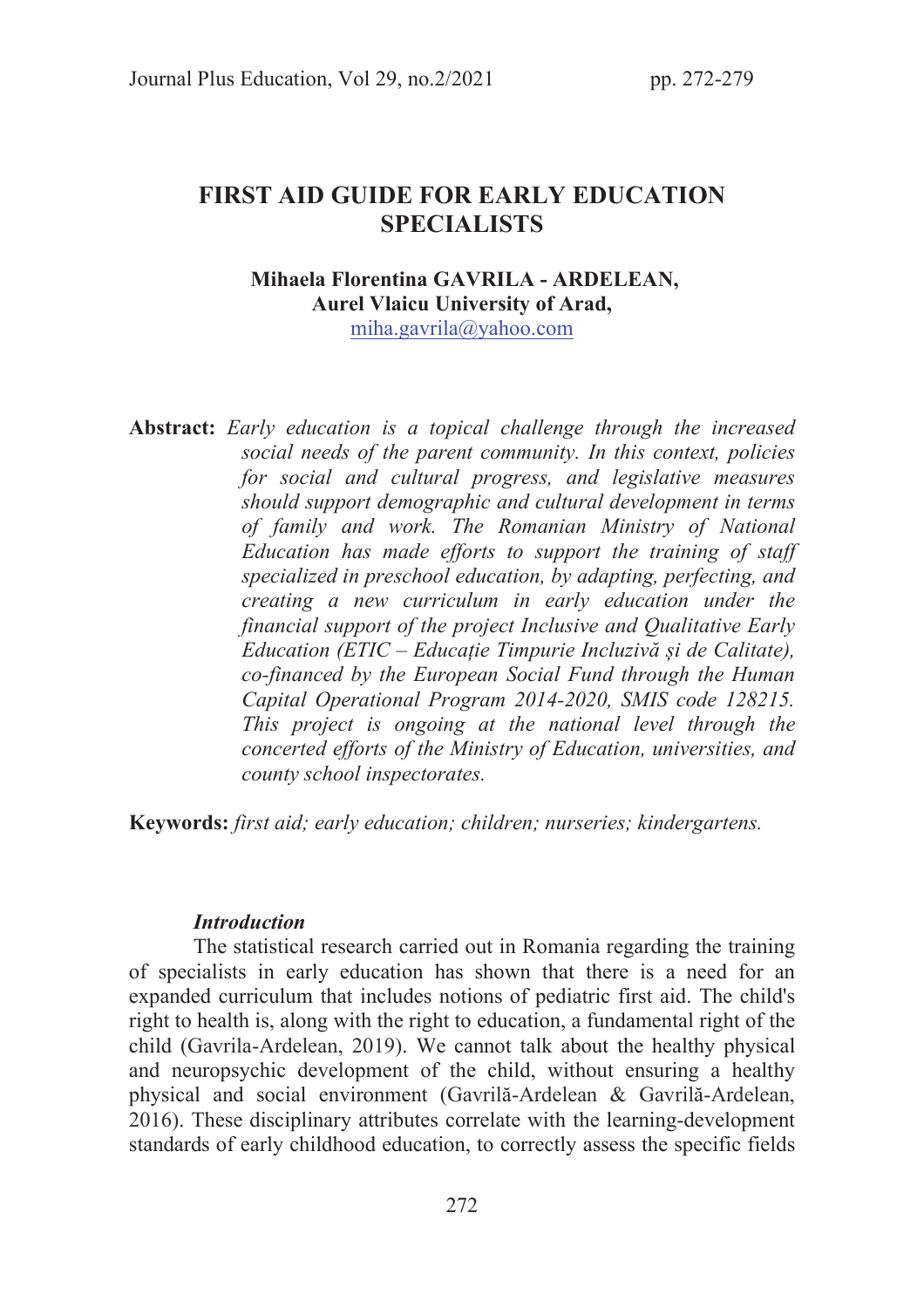of personal security. As a specific aspect of standard health, the child must be able to participate in different activities (Gavrilă-Ardelean & Gavrilă-Ardelean, 2017). Accidents can occur in certain contexts of these activities. The educator is the first person who must intervene. The educator must hold appropriate information and practical abilities, which ensure courage and fluency in applying the first aid maneuvers.

These medical measures must be applied immediately, from the first signs of the of the child suffering and by correct techniques. The caregivers' knowledge of first-aid measures can be lifesaving for the child.

### Aim of study and methodology

 This study reviews the medical literature and compares it with preschool educators' knowledge of first aid in early education. Educators must learn the fundamental notions on first aid because, when applied correctly, they are lifesaving. Discussions within the focus groups of specialists in the project Inclusive and Qualitative Early Education (ETIC – Educație Timpurie Incluzivă și de Calitate), showed that educators do not hold enough knowledge about first aid techniques, and, for this reason, they are reluctant to apply them in practice. The study aimed to create a battery of maneuvers and first aid techniques for nurseries and kindergartens.

### Results

The most common child health emergencies encountered from 1 to 3 years of age are related to the risk of suffocating or choking with food or various small items in the playground. These accidents occur by the aspiration of small objects (beads, toy components, food fragments, etc.) into the airways. They are tier 1 emergencies in which the rescuer must intervene immediately. In the case of asphyxiation, every second matters because cardiac arrest occurs within 4 minutes after the child has stopped breathing.

### How to check the child's state of consciousness and status?

- 1. Call the child by name, gently shake him, and ask: "Can you hear me?"
- 2. Check breathing:
	- by observing chest movements for 5 seconds;
	- by bringing your ear/ cheek close to the child's nose;
- 3. Check the child's pulse for 5 seconds by compressing with two fingers the radial artery (above the thumb on the internal face of the wrist) or the carotid artery (the lateral portion of the neck, under the mandible);
- 4. Inspect the child's mouth to extract any foreign bodies that may block the airways.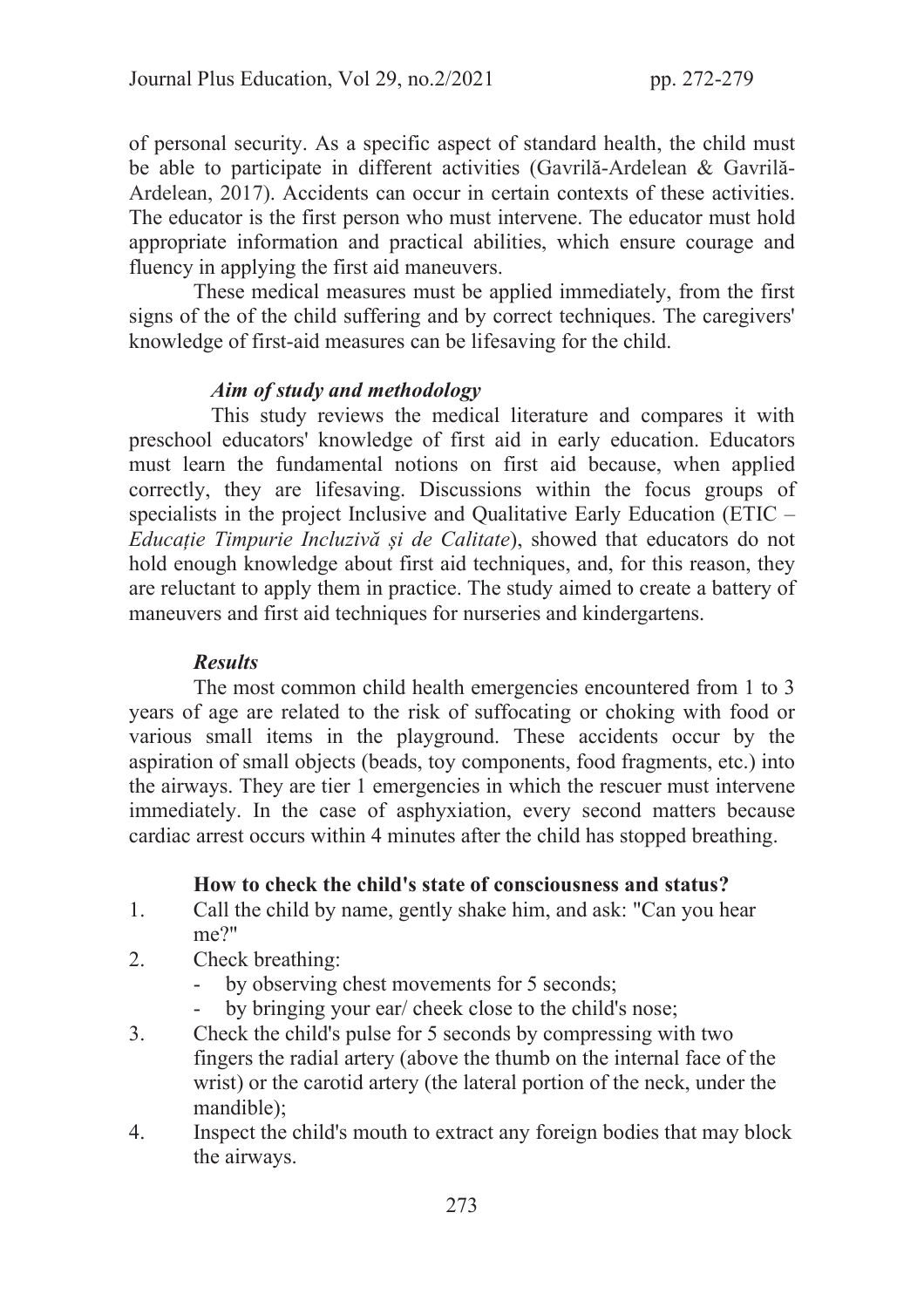# Fundamental first aid measures

We usually apply the Heimlich maneuver to children who are choking with food. The infant is positioned on the forearm of the rescuer, face down, with the abdomen on the adult's knees. The infant's head must be held lower than the rest of his body. The rescuer supports the child's chin with one hand (Figure 1) while using the heel of the other hand to apply five firm slaps between the child's shoulder blades (Figure 2). If the foreign body does not dislodge, the child must be turned face up on the rescuer's thighs, with the head positioned lower than the rest of the body and given five chest thrusts, by pressing on the sternum with two fingers (Figure 3).





Fig.1. Heimlich maneuver in infants Fig.2. Heimlich maneuver Fig.3. Step 2 of the Heimlich Maneuver (https://www.familia.md/i/info/Articles/addit/mini/1730.jpg; https://www.romedic.ro/uploadart/ghid/1481.jpg)

If the child is older (2-4 years), the rescuer can apply the Heimlich maneuver by flexing the child's abdomen over the back of a chair. Another option is to grab the toddler by the legs, raise him upside down, and shake vigorously, then apply a firm slap between his shoulder blades (Figure 4).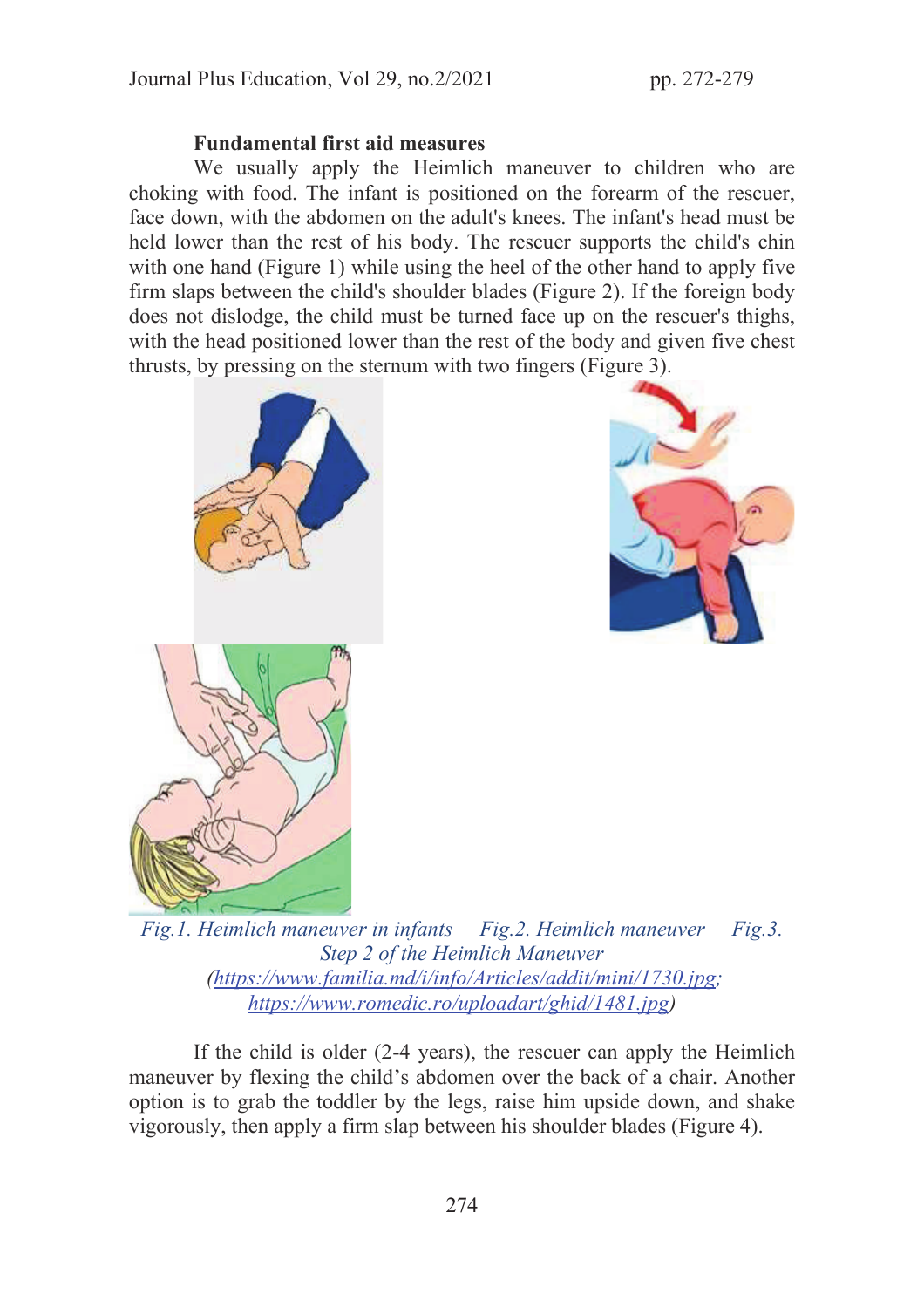

# Fig.4. Maneuver for airway de-obstruction by turning the child upside down (https://mamaplus.md/sites/default/files/mplus\_migrate/5968/5589212e37ff5 \_5589212e38089.jpg)

Children over the age of 5 receive the standard Heimlich maneuver technique for children and adults. The rescuer stands behind the child and wraps his arms around the waist of the victim. The child's trunk flexes forwards. The caregiver positions the thumb side of his fist between the sternum and the navel of the child (above the belly button). Then, he covers his fist with his other hand and presses quickly and firmly, pushing upwards four times or until the foreign body is removed by coughing (Figure 5).



Fig.5. Heimlich maneuver for children (ages 1-5) (https://www.familia.md/i/info/Articles/addit/mini/1730.jpg; https://mamaplus.md/)

If the rescuer can see the foreign object in the mouth or throat of the child, he must remove the fingers,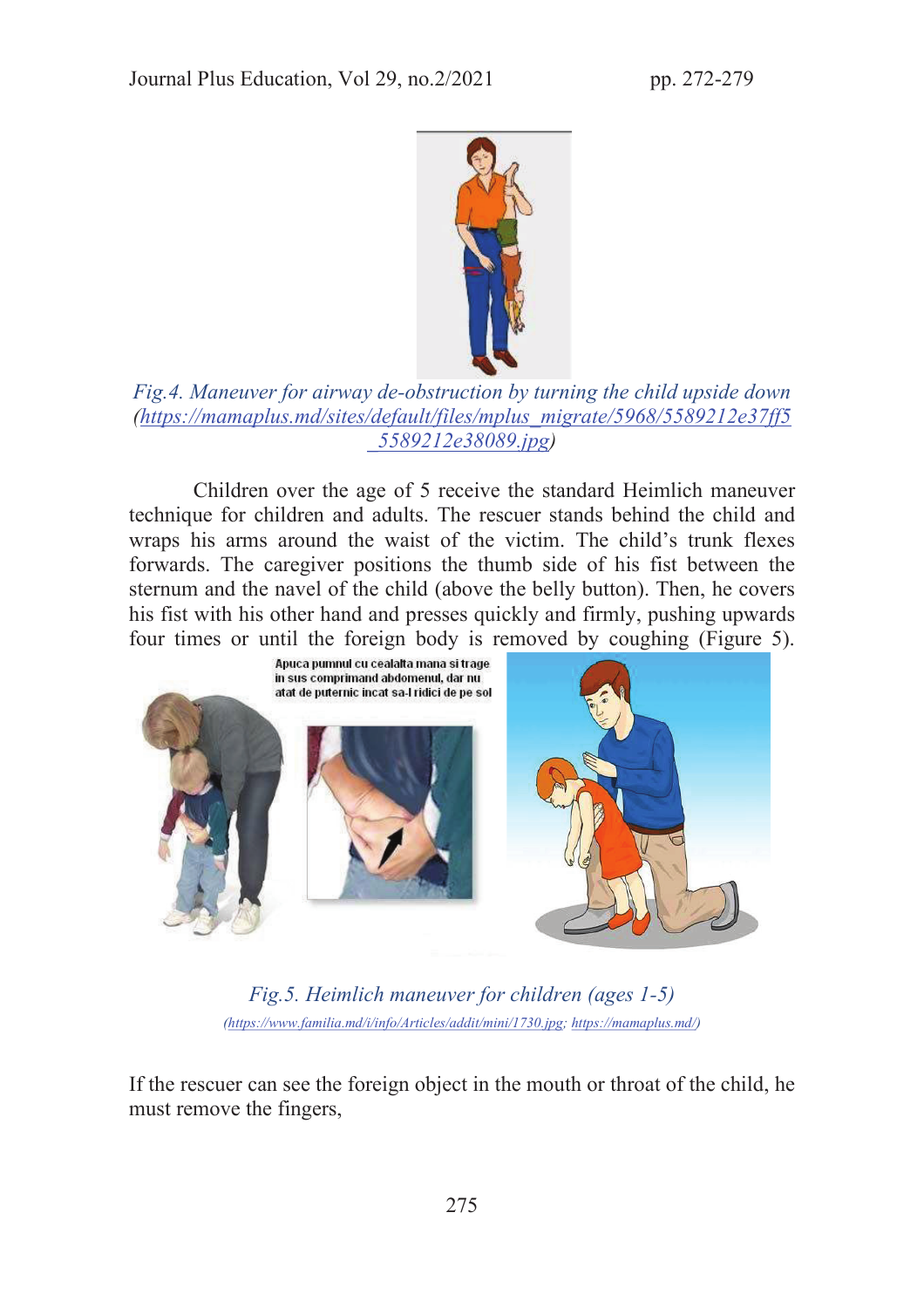If the child is lying on the ground or unconscious, the Heimlich maneuver can be applied as follows. Place the heel of your hand on the abdomen (belly) of the child, between the belly button and the sternum. Grasp your hands together, with the elbows outstretched, then push firmly and quickly in a downward and forward movement, 4-5 times (Figure 6).



Fig.6. Heimlich maneuver with the child in dorsal decubitus (lying down) (https://assets.aboutkidshealth.ca/akhassets/choking\_child\_heimlich\_laying\_ down)

 If the Heimlich maneuver fails and the child loses consciousness, the caregiver must call the emergency medical services (112, in Romania).

# De-obstruction of upper airways in children

The Heimlich maneuver is the primary technique for the deobstruction of upper airways in children. The educator and the early care staff must recognize the emergency of upper airway obstruction (UAO) and act according to an algorithm of the symptoms and signs of the child. Figure 7 schematizes this algorithm.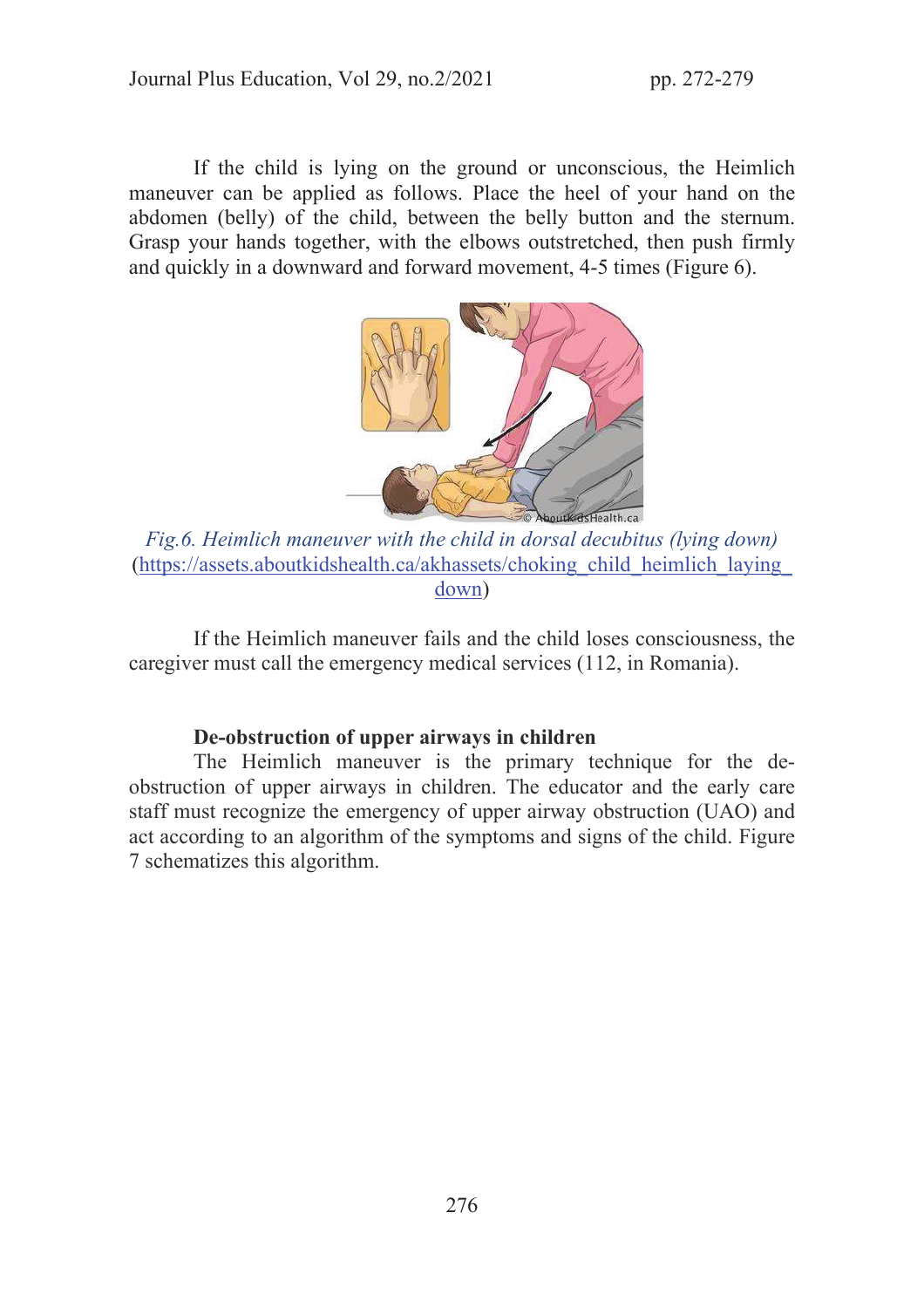

Fig.7. Algorithm of UAO symptoms for emergency intervention

Mouth-to-mouth ventilation and cardiopulmonary resuscitation (CPR)

If the child is unconscious, the rescuer will always call the emergency services (112, in Romania), then begin cardiopulmonary resuscitation (CPR). Cardiopulmonary resuscitation consists of repeating cycles of 30 sternothoracic manual compressions, with a frequency of 100-120 compressions per minute, followed by light insufflations (two insufflations every 30 chest compressions). If there are 2 or more rescuers, one will begin resuscitation, and the other will call the ambulance service; they will rotate places every two minutes.

If the child begins to vomit during resuscitation, the rescuer must turn him to the left side and clean his mouth. Then, the victim must be returned to the dorsal decubitus (lying down on the back) position, with the head in extension to open the airways, and the rescuer can continue the resuscitation maneuvers.

For the two rescue breaths, the rescuer tilts the child's head backward to release the airways, then he takes a deep breath and blows into the victim's mouth for one second. It is important to compress the victim's nostrils, to create a seal. Mouth-to-mouth ventilation can be performed directly or through a handkerchief that covers the victim's mouth. Infants and toddlers can receive mouth-to-nose ventilation, where the rescuer uses his mouth to cover and blow into the nostrils and mouth of the child. Mouth-to-nose ventilation is also an option for when the child's mouth is clenched.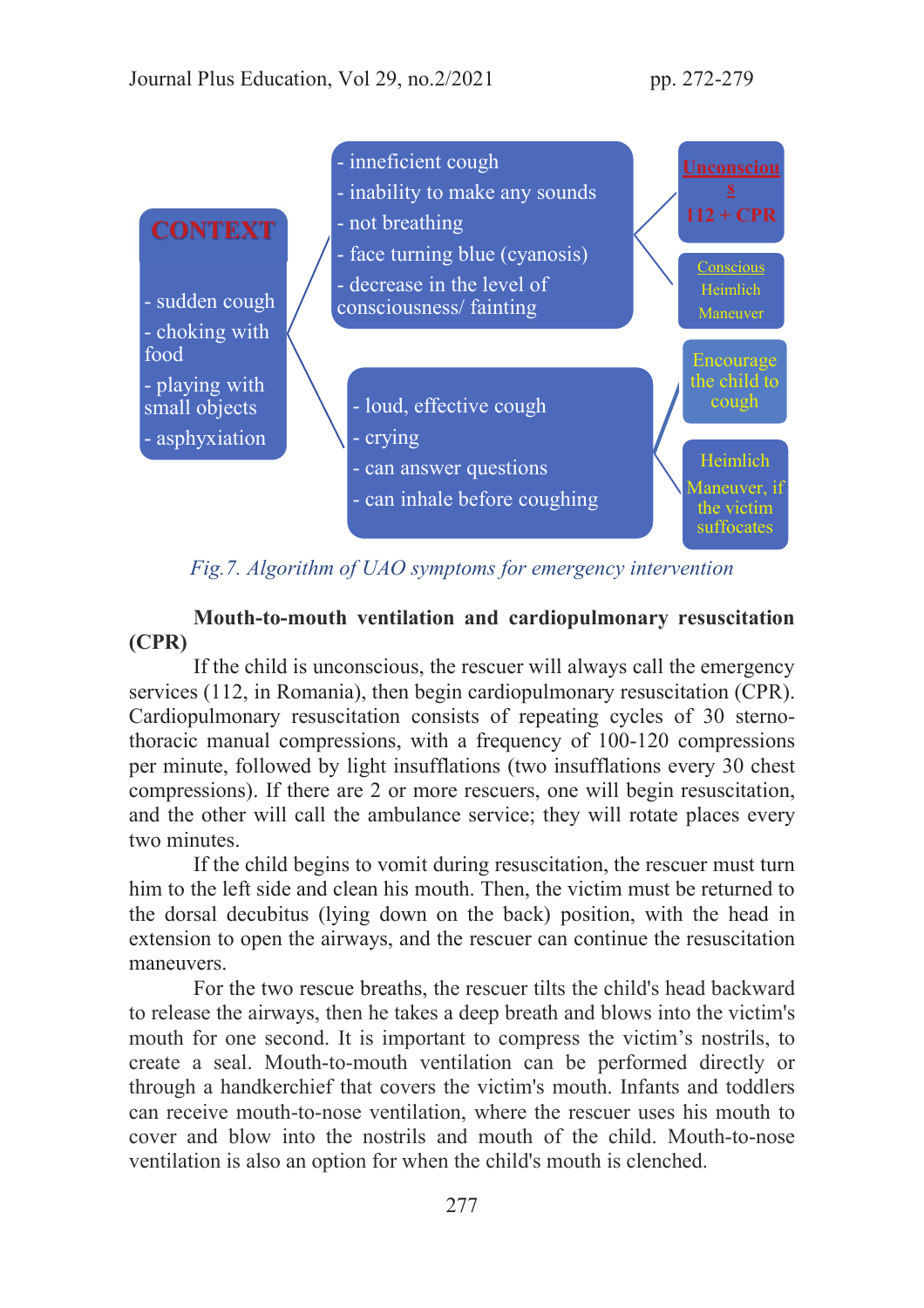Resuscitation maneuvers for children are the same used for adults, but gentler. Infants receive chest compressions done with only one hand, to avoid rib fractures and damage to internal organs. When it comes to older children, the rescuer can use two hands for compressions, pressing only with the heel of his hands. During chest compressions, the rescuer kneels next to the victim, outstretches his elbows, and leans above the victim's chest (Figure 5).

The resuscitation maneuvers continue until the child begins to breathe, his heart starts beating, or until the arrival of the medical crew.

### First aid treatment for burns

Do not remove the burned clothes off the victim's body. Do remove clothes only in chemical burns. If blisters appear, do not try to pop, or cut them. Do not apply any medicine on the burned skin. Cool down the burned area with clean water for 10-15 minutes. The rescuer must call the emergency health services.

#### First aid in case of swallowing of a toxic substance

If the child accidentally swallows a toxic substance (medicines, poison, detergent, etc.), the adult must call the emergency service (112, in Romania). Until the rescue arrives, the adult must discover what toxic substances the child swallowed, by asking the victim or the other children in the group and/or by investigating the surroundings of the child when the incident occurred. The child will not be given milk or activated charcoal. The rescuer will not try to induce vomiting in the victim, as it would be potentially dangerous if the child has ingested caustic substances.

## **Conclusions**

Technical elements and notions of first aid go beyond the sphere of the medical specialty in terms of applicability. They are lifesaving in any situation if known and applied correctly. Time has proven that these notions need to be introduced into the training curriculum of the staff that works in nurseries and kindergartens, for good safety.

#### Acknowledgement

 This material was developed as part of the training course for specialists in early education. It was reported as a curriculum development item, within program 1, module 2, sub-level 1.1., under the financial support of the project Inclusive and Qualitative Early Education (ETIC – Educație Timpurie Incluzivă și de Calitate), a project co-financed by the European Social Fund through the Human Capital Operational Program 2014-2020, SMIS code 128215, Beneficiary: Ministry of Education and Research. This